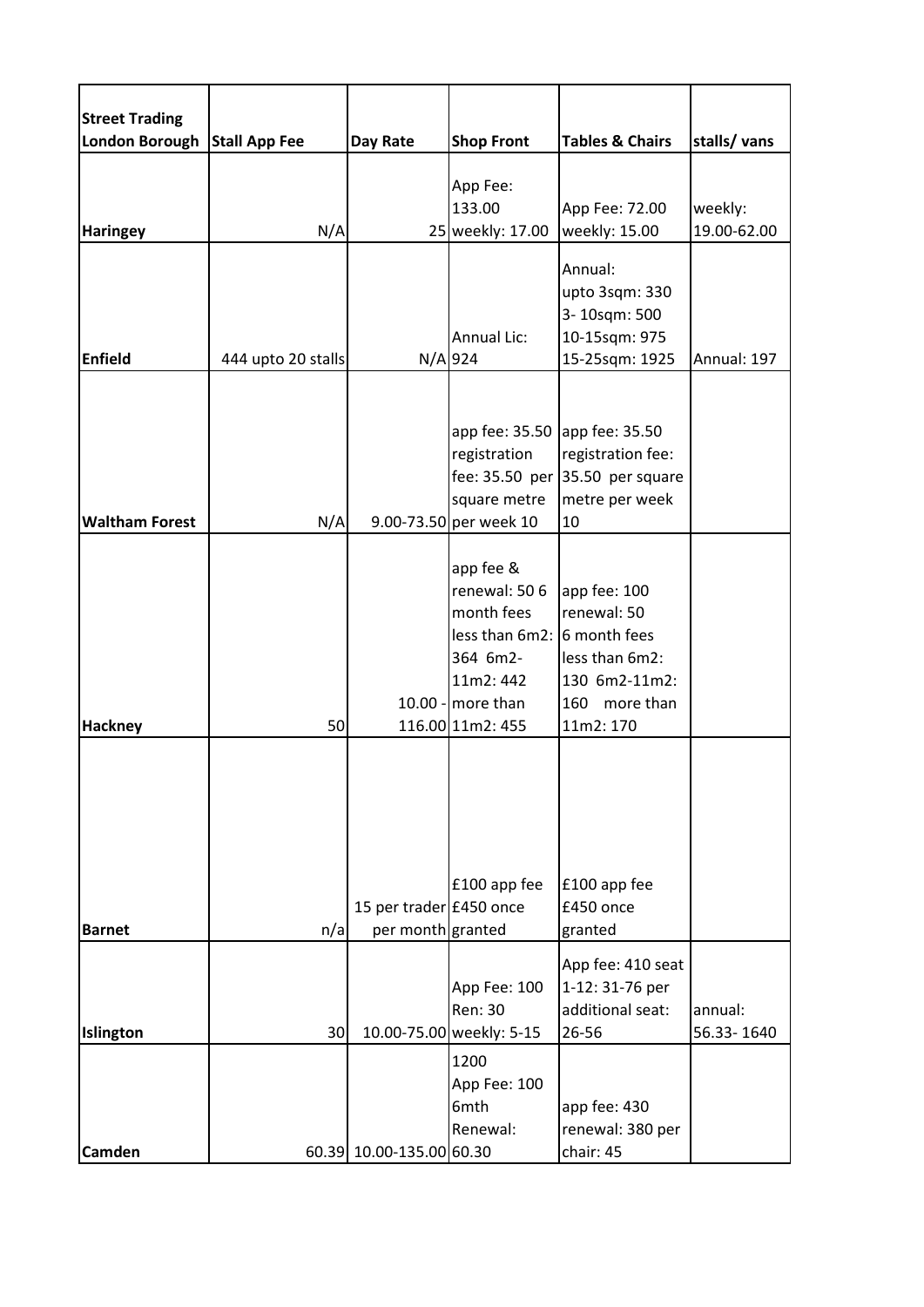| Animal                       | Haringey    |             | Camden      |             | Islington    | Hackney | <b>Waltham Forest</b> | Barnet                     |                |                               | Enfield        |             |
|------------------------------|-------------|-------------|-------------|-------------|--------------|---------|-----------------------|----------------------------|----------------|-------------------------------|----------------|-------------|
|                              |             |             |             |             | 1 year £375  |         |                       |                            |                |                               |                |             |
|                              |             |             |             |             | 2 year £750  |         |                       |                            |                |                               |                |             |
| Pet Shop                     | £425 part A | £160 Part B | £435 part A | £225 Part B | 3 year £1125 | £206    |                       | £305 App: £125             | Insp: £220     | Annual £140                   | £189 part A    | 260 part B  |
| Dog Breeding                 | £425 part A | £160 Part B | £440 part A | £225 Part B |              | £235    |                       | App: £125                  | Insp: £220     | Annual £140                   | £367 part A    | £270 part B |
|                              |             |             |             |             |              |         | Under 100             |                            |                |                               |                |             |
|                              |             |             |             |             | 1 year £375  |         | animals £270          |                            |                |                               |                |             |
|                              |             |             |             |             | 2 year £750  |         | Over 100 animals      |                            |                |                               |                |             |
| Animal Boarding              | £425 part A | £160 Part B | £435 part A | £225 Part B | 3 year £1125 |         | £235 £410             | App: £125                  | Insp: £220     | Annual £140                   | £313 part A    | £212 part B |
|                              |             |             |             |             | 1 year £375  |         |                       |                            | Insp: £76 over | Annual £140                   |                |             |
|                              |             |             |             |             | 2 year £750  |         |                       | App: £125 over 6 dogs £110 |                | over 6 dogs                   |                |             |
| Day Boarding                 | £425 part A | £160 Part B | £225 part A | £225 Part B | 3 year £1125 | n/a     |                       | £180 6 dogs £125           |                | £140                          | £260 part A    | £186 part B |
|                              |             |             |             |             | 1 year £375  |         |                       |                            | Insp: £76 over | Annual £140                   |                |             |
|                              |             |             |             |             | 2 year £750  |         |                       | App: £125 over 6 dogs £110 |                | over 6 dogs                   |                |             |
| Home Boarding                | £425 part A | £160 Part B | £265 part A | £225 Part B | 3 year £1125 | n/a     |                       | £160 6 dogs £125           |                | £140                          | £207 part A    | £186 part B |
| Performing Animal            | £425 part A | £160 Part B | £435 part A | £100 Part B | £300         |         | no longer issued      | App: £125                  | Insp: £211     |                               | £0 £268 part A | £241 part B |
|                              |             |             |             |             |              |         |                       |                            | Insp: £630 for | Annual: £755                  |                |             |
|                              |             |             |             |             |              |         |                       |                            | 30+ horses     | for 30+ horses                |                |             |
|                              |             |             |             |             |              |         |                       |                            |                | £490 for 15-29 £615 for 15-29 |                |             |
|                              |             |             |             |             |              |         |                       |                            | horses £315    | horses £440                   |                |             |
|                              |             |             |             |             |              |         |                       |                            | for upto 15    | for upto 15                   |                |             |
| <b>Riding Establishments</b> | £425 part A | £160 Part B | £445 part A | £100 Part B |              |         |                       | £710 App £125              | horses         | horses                        | £600 part A    | £39 part B  |
| Dangerous/ Wild Animals      | £425 part A | £160 Part B |             |             | £750         | £235    |                       | £400 App £498              | Renewal £486   |                               | £364 part A    | £185 part B |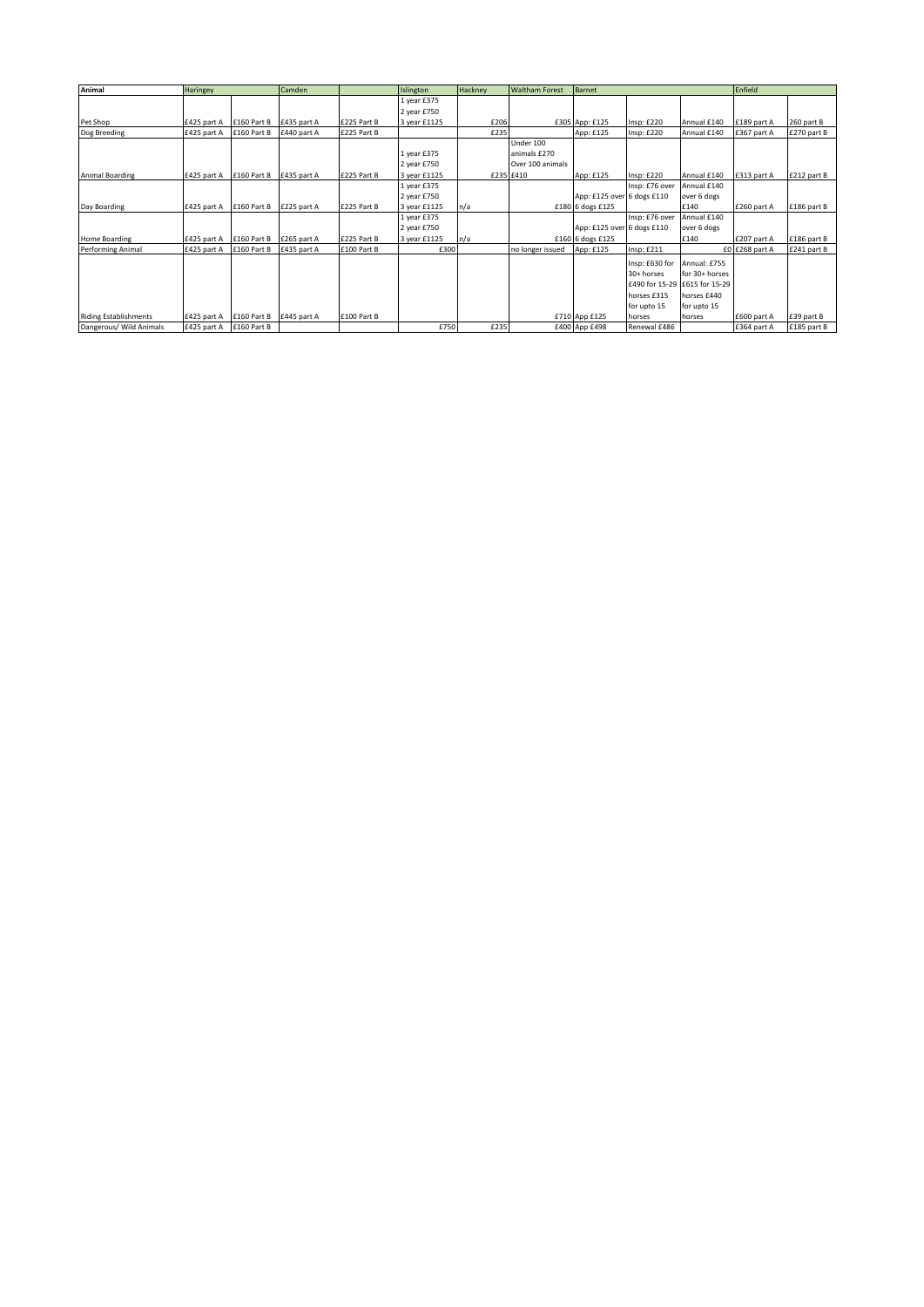## **MST Licence fees Benchmarking 2017**

|                         | Haringey                           | Enfield                               | Islington                         | Camden                                 | Hackney                     | Barnet                       | <b>Waltham Forest</b>                |
|-------------------------|------------------------------------|---------------------------------------|-----------------------------------|----------------------------------------|-----------------------------|------------------------------|--------------------------------------|
|                         |                                    |                                       |                                   |                                        |                             |                              |                                      |
|                         |                                    |                                       |                                   |                                        |                             |                              | Premises offering up to 2            |
|                         |                                    |                                       |                                   |                                        |                             |                              | treatments (not Laser/IPL): 452      |
|                         |                                    |                                       |                                   |                                        |                             |                              | Laser/ IPL: 500                      |
|                         |                                    |                                       |                                   |                                        |                             |                              | each additional treatment: 116       |
|                         |                                    |                                       |                                   |                                        |                             |                              | Maximum licence fee: 712 premises    |
|                         |                                    |                                       | High Risk 780 Low                 |                                        | 627 - exempt premises       |                              | only ear piercing: 187 premises only |
| Class 1 - App Fee       | 543                                |                                       | 735 Risk 442                      |                                        | 2315.83 registration fee 67 |                              | £247 manucire: 361                   |
|                         |                                    |                                       |                                   |                                        | registration fee for all    |                              |                                      |
|                         |                                    |                                       |                                   |                                        | therapists is 117 -         |                              |                                      |
| Class 1 - Therapist Fee | 394                                | N/A N/A                               |                                   |                                        | N/A exempt therapist 27     | N/A                          | 77                                   |
|                         |                                    |                                       |                                   |                                        |                             |                              |                                      |
|                         |                                    |                                       | High Risk 780 Low                 |                                        |                             |                              |                                      |
| Class 2 - App Fee       | 543                                |                                       | 540 Risk 442                      | 870.06                                 | 488                         | £325                         | N/A                                  |
| Class 2 - Therapist Fee | 102                                | N/A                                   | 13                                |                                        | $N/A$ $N/A$                 | N/A                          | N/A                                  |
|                         |                                    |                                       |                                   |                                        |                             |                              |                                      |
|                         |                                    |                                       |                                   |                                        |                             |                              |                                      |
|                         |                                    |                                       |                                   |                                        |                             |                              |                                      |
|                         |                                    |                                       | High Risk 780 Low                 |                                        |                             |                              |                                      |
| Class 3 - App Fee       | 205                                |                                       | 394 Risk 442                      |                                        | $N/A$ $N/A$                 | £444                         | N/A                                  |
| Class 3 - Therapist Fee | 97                                 | N/A                                   | 13                                |                                        | $N/A$ $N/A$                 | N/A                          | N/A                                  |
|                         |                                    |                                       |                                   |                                        |                             |                              |                                      |
|                         |                                    |                                       |                                   |                                        |                             |                              |                                      |
|                         |                                    |                                       | High Risk 780 Low                 |                                        |                             |                              |                                      |
| Class 4 - App Fee       | 154                                |                                       | N/A Risk 442                      |                                        | $N/A$ $N/A$                 | Laser additional £73         | N/A                                  |
| Class 4 - Therapist Fee | 87                                 | N/A                                   | 13                                |                                        | $N/A$ $N/A$                 |                              | N/A                                  |
|                         |                                    |                                       |                                   |                                        |                             | Class A: £197                |                                      |
|                         |                                    | Class 1: 587 Class                    |                                   |                                        |                             | Class B: £334                |                                      |
|                         |                                    |                                       | 2: 427 Class 3: High Risk 682 Low | Class 1: 2285.07 Class 2: Class 1: 618 | Class                       | Class C: £444                |                                      |
| Renewal                 | N/A                                |                                       | 313 Risk 341                      | 683.40                                 | 2:449                       | Laser: £73                   | N/A                                  |
|                         | Class 1: 394.00                    |                                       |                                   |                                        |                             | Class A: £62                 |                                      |
|                         | Class 2: 102.00                    |                                       | all changes £227                  | 154.02<br>new                          |                             | Class B: £79                 |                                      |
|                         | Class 3: 97.00                     | Class 1: 364 Class to add treatment   |                                   | Category of treatment:                 |                             | Class C: £96                 |                                      |
| Variation               |                                    | Class 4: 87.00 2:244 Class 3: 218 £48 |                                   | 231.54                                 |                             | 143 Laser: £0                | N/A                                  |
|                         |                                    |                                       |                                   |                                        |                             |                              |                                      |
|                         | Class 1: 272.00                    |                                       |                                   |                                        |                             | Class A: £62                 |                                      |
|                         |                                    |                                       |                                   |                                        |                             |                              |                                      |
|                         | Class 2: 272.00<br>Class 3: 103.00 | Class 1: 274 Class                    |                                   |                                        |                             | Class B: £79<br>Class C: £96 |                                      |
|                         |                                    | 2: 154 Class 3:                       |                                   |                                        |                             |                              |                                      |
| Transfer                | Class 4: 87.00                     | 154                                   | 130                               | 154.02                                 |                             | 117 Laser: £0                | N/A                                  |
|                         | Class 1: 272.00                    |                                       |                                   |                                        |                             |                              |                                      |
|                         | Class 2: 272.00                    | Class 1: 366 Class                    |                                   |                                        |                             |                              |                                      |
|                         | Class 3: 103.00                    | 2: 271 Class 3:                       |                                   |                                        | Class 1: 273<br>Class       |                              |                                      |
| Occasional              | Class 4: 87.00                     | 228                                   | 243                               | N/A                                    | 2:208                       |                              | N/A                                  |

**Comments:** Our fees work out to be more expensive as we charge for each additional therapist. Whereas other neighbouring boroughs only charge application fees.